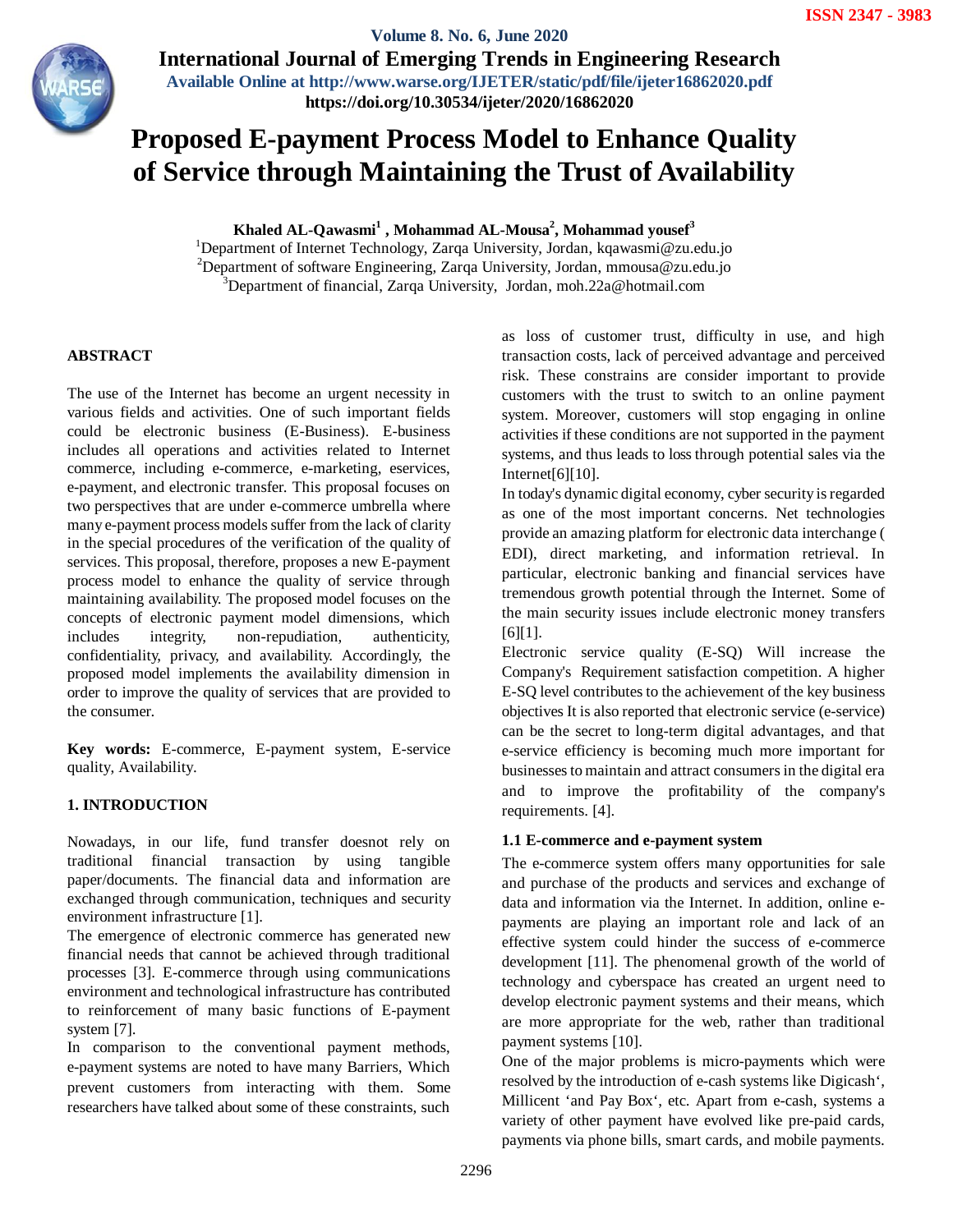According to [15]; most online transactions are through the use of smart cards such as credit cards, debit cards and master cards, while other payment methods are rare. Consequently, the future of electronic payment systems will be subject to many constraints due to the lack of appropriate means of payment to end users or insensibility of these means and applications[12].

When EC developed the need for e-payment services, the model used was conventional cash-based and account-based payment instruments. At the same time , new intermediaries such as PayPal have been active in meeting some of the emerging needs of online traders and consumers [6][2].

Overall, payment is solely money or cash that's transferred from buyer to seller when a buyer has purchased something. E-payment could be a method or way of transferring money from buyers to sellers or from one party to a different electronically without the employment of paper or cheques. People usually use traditional methods for transactions of cash, but the e-payment system allows people to create transactions electronically when purchasing something from e-commerce sites [13].

#### **1.2 E-service quality**

Quality plays an essential role in all aspects of the Management, as it works to provide products and services with high quality and at a specific time and within a specific budget, which is known as efficiency and effectiveness and this is the goal of each project manager. There is a multi-dimensional relationship between quality of service and the institutions that provide these services. There are some of the factors that are making this multidimensional relationship are; business strategy, organization knowledge, and available resources [5].

Previous attempts to quantify eservice efficiency often indicate different strategies and results in line with the various conceptualizations of electronic services. Suggest four quality dimensions in their seminal work on quality planning and analysis in the offline world: capability (the product performs as expected), availability (the product is usable when needed), reliability (the product is free from failure) and maintainability (the product is easy to repair when broken). For conventional goods and services these standardized quality measurements are – at least partially expressed in each of the following standard scales. These can also act as valuable starting points to explain a quality definition for e-services [14]. The fact that the quality is tangible and understandable Of the product is becoming the most important competitive factor in the business world has been the reason behind naming the present business areas quality Era[16]. The quality of e-service is generally described as customer evaluations, the judgment of excellence and quality of e-service delivery through the virtual marketplace. The e-services system relies on information technology, providing data and information, supporting the

logistics system of services, and tracking and exchanging data and information [4]. There are many dimensions related to-Service Quality such as, (1) availability, which represents the product usable when needed; (2) capability which, does the product perform as expected; (3) maintainability which is the product easy to repair; (4) responsiveness, which Related to flexibility, prompted delivery, consistency, and accuracy of service delivered; (5) personalization which refer to save the customer time and increases perception of service quality that depends on four items: (A) ability to customize site (B) designed for flexible future channel transactions (C) sit adaptation, and (D) availability of customization (6) empathy which refers how will online payment system process provide services in 24 hours and about sufficient online resources to guide the first time user is through the payment process model (7) website design which involves browser efficiency, availability, and interactivity (8) security which represents customer authentication and confidence[8]. Figure 1 shows the customer's perception of e-Service quality.



Figure 1: Customer's Perception of E-Service Quality

The Ecosystem as one of modern e-payment system which determines the process of buying and selling online between the seller and the buyer using any type of e-payment facilities model. The process shows the buyer's interaction with the seller's website and subsequent procedures to reach the last step of the seller's receipt of the financial transfer and the buyer's access to the goods/service that he/she wants specifically [7]. Figure 2 shows the main of e-payment system process for the Ecosystem.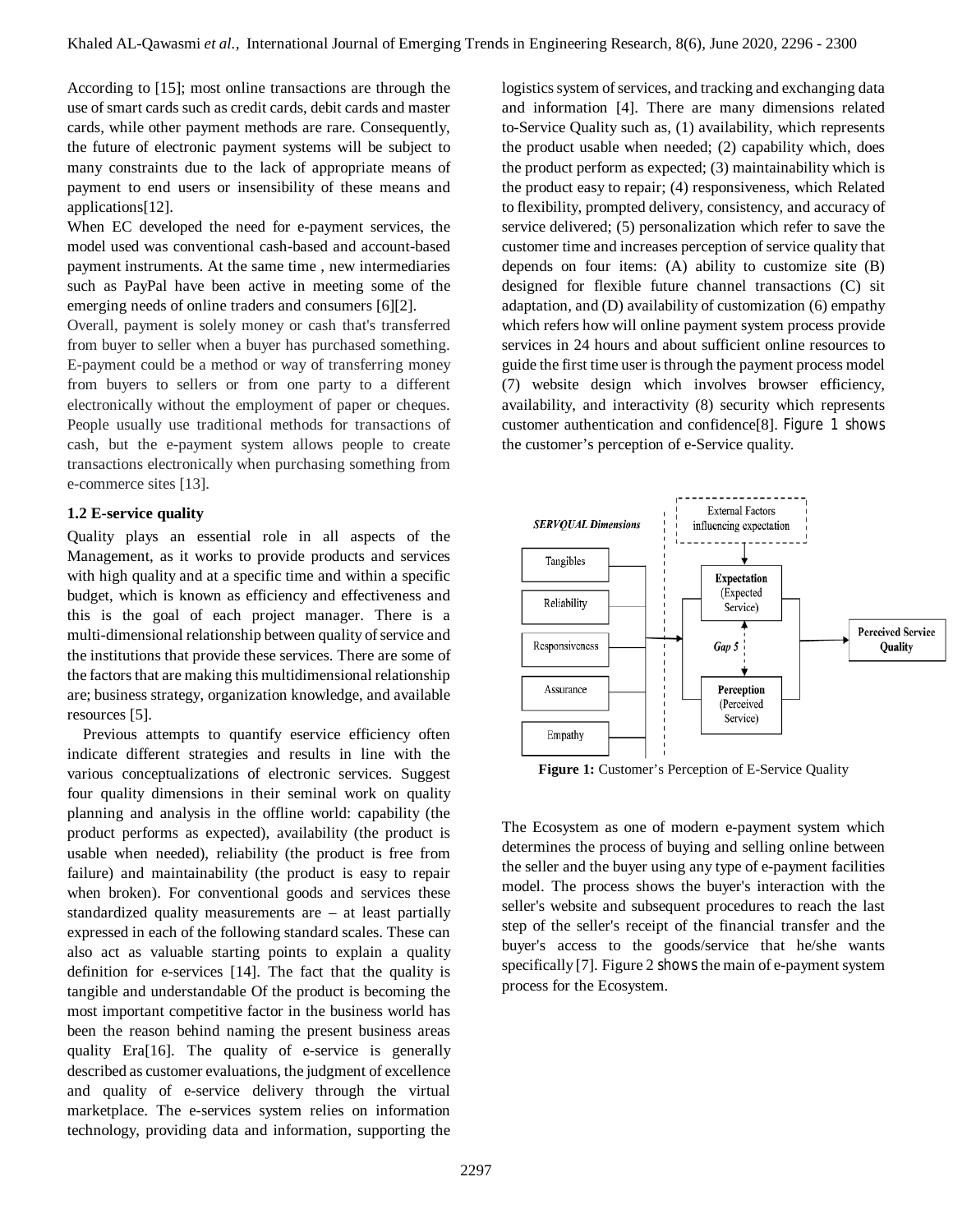

**Figure 2:** The e-payment Ecosystem process

The e-marketplace, which is an e-service quality domain. The e-marketplace shows the dimensions of E-service quality represented by the virtual online market platform where organizations can register as buyers and sellers to conduct business to business transactions via the internet without intermediaries[9]. Figure 3 shows marketplace administrator



**Figure 3:** The e-marketplace process

## **2. THE PROPOSED E-PAYMENT SYSTEM MODEL**

Through the gradual display of relevant forms of the proposal, which is basically the basis in the procedures and transactions between the sellers and the buyers in the virtual space as these models have shown basic concepts that have been relied on to reach the proposed model.

As the proposed model addressed the main concepts used in electronic payment system process such as (ACH, E-payment gateway and E-market place) and its impact on improving the quality of services under the umbrella of one of the dimensions of the electronic commerce system which called availability.

The researcher proposed that any deal between the seller and

buyer, whether individuals or institutions is not limited to the two parties in the same place and/or at the same time. Therefore, this is what was provided through the virtual environment and the electronic trading system, which provides a reliable legal infrastructure (contracts of a legal nature between the parties involved). However, under the institutional and governmental supervision that works to promote the electronic business environment and in addition to ease of operations through the exchange of data and information, goods and services and payments between the parties involved.

In general, any online payment system includes some components like buyer, seller, buyer's bank, seller's bank & E-platform. Figure 4 shows how the proposed E-payment system processing works as the following steps:

First of all, the customer browses merchant site through the internet and selects the items he/she wants to buy and put all of them in the merchant shopping cart. Then, Merchant server software submits transactions information details through the payment gateway, whereas e-payment gateway represents actual sales points located in the marketplace. After that The gateway system encrypts sensitive information such as the card number or any other related information and provides a secure traffic channel which encrypted data pass through it to the processor Automated Clearing House "ACH", whereas "ACH" is a financial intermediary Linking between financial institutions. It reads the card information or payment method used and verifies the balance of the accounts of the seller and the buyer as shown in figure 4 shows the proposed e-payment system.



**Figure 4:** .The Proposed framework of E-payment system

This could be achieved by tracking the phase of the payment process as shown in the above figures; the researcher proposed that the process flow between numbers 3, 4 and 5, are included as follows:

(A) definition of guidelines for application in platform and infrastructure component Such as identifying a service / commodity with its specifications that have been referred by the consumer In addition to defining, identifying and facilitating electronic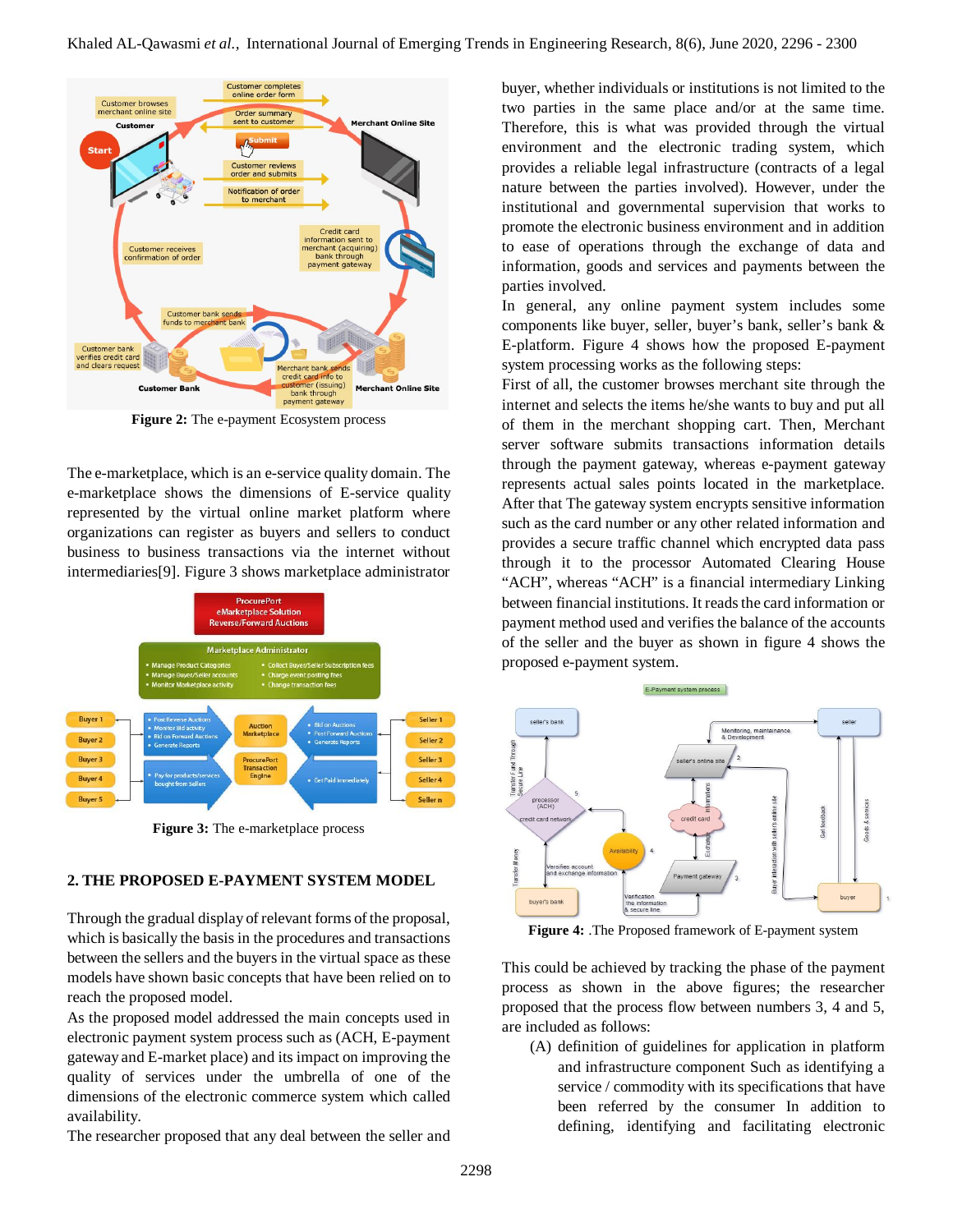payment methods available in an integrated virtual environment.

- (B) Analysis of data/information and identification it within SLAs (service-level agreement) to verify the priorities, responsibilities, and guarantees included in the contract to achieve the primary objective between the seller and the buyer and IT infrastructure in order to ensure sufficiently high availability.
- (C) At this stage, a plan is made by designing a certain scale to ensure that the predefined needs are met for example, that the customer chose a laptop, Dell, Corei7, the color red, there must be an accurate measurement scale that matches the specifications mentioned specifically.
- (D) Monitoring the implementation planning to ensure the agreed service level and (E) The purpose of this process is to report the extent of the commitment to the details of the contract between the seller and the buyer and the availability of the specific demand for the buyer and correction of errors quickly and efficiently.

Next, Automated clearinghouse sends a transaction to the buyer's credit card bank; the buyer bank approves or denies transaction & send the result to the ACH & ACH transmit the result of the transaction of the gateway.

Following this, the approval will be sent back to the seller's website. And finally the buyer's bank transmits the fund to the seller's bank through ACH and the money will be deposited into the seller's account.

Figure 5 shows the availability supportive process for the proposed system, which represents number 4 in the proposed figure 4 and shows the e-service quality domain that illustration the electronic channels of the organization, interacts between seller and buyer.



**Figure 5:** The availability proposed framework Supportive Process

#### **3. CONCLUSION**

There are many types of research in the field of electronic payment systems, most of which have been discussed electronic payment methods such as smart cards or electronic checks.

Through this proposed model, the researcher worked to enhance the quality of service through electronic payment models in one of the most important dimensions of electronic commerce, which called availability, which would lead to increase the trust of operation.

Where this dimension (availability) is important for both parties of the seller and the buyer, for example, for a seller it is important because it includes allowing IT organizations to sustain in order to meet the agreed service levels. On the other hand, the availability enhances the customer's perception of E-service quality through achieving trust operations and this is illustrated by getting customers the main service that he/she is desirable exactly.

This research demonstrates the proposed e-payment system process model, which benefit from the five main elements of availability and includes IT infrastructure and application guideline, information analysis, design parameters for measuring, monitoring and generate reporting for commitment, and error corrections. Such process aims to improve the quality of services received by consumers.

However, one of the main limitations of the proposed model is that the need for testing and validation in reality. This validation could verify results and improve model effectiveness through discovering strengthens and weakness that may help to avoid expected mistakes or errors.

#### **REFERENCES**

- 1. M. A. Mohammed AYSAN, **Implementation of electronic fund transfer using new symmetric key algorithm based on simple logarithm**. *International Journal of Advanced Research in IT and Engineering*, 2014, 3.4: 10-16.
- 2. P. Codruţa, et al. **A study looking the electronic funds transfer**. *Revista Informatica Economică nr*, 2008, 3.47: 92.
- 3. S. Singh, **Emergence of payment systems in the age of electronic commerce: The state of art**. *Global Journal of International Business Research*, 2009, 2.2.
- 4. S. Hussain, **Measuring quality of electronic service (e-service) in banking**. *International Journal of Engineering Research and Applications*, 2014, 4.3: 350-359.
- 5. M. Osman, T. RAMAYAH, **Service quality, customer satisfaction and loyalty: A test of mediation**. *International business research*, 2010, 3.4: 72.

https://doi.org/10.5539/ibr.v3n4p72

- 6. K. Laudon, C., and C. Traver. **E-commerce: business, technology, society** 12th Edition. Pearson 2016.
- 7. March.Hong , e**-commerce: electronic payment**, 2017, Kong trade development council,